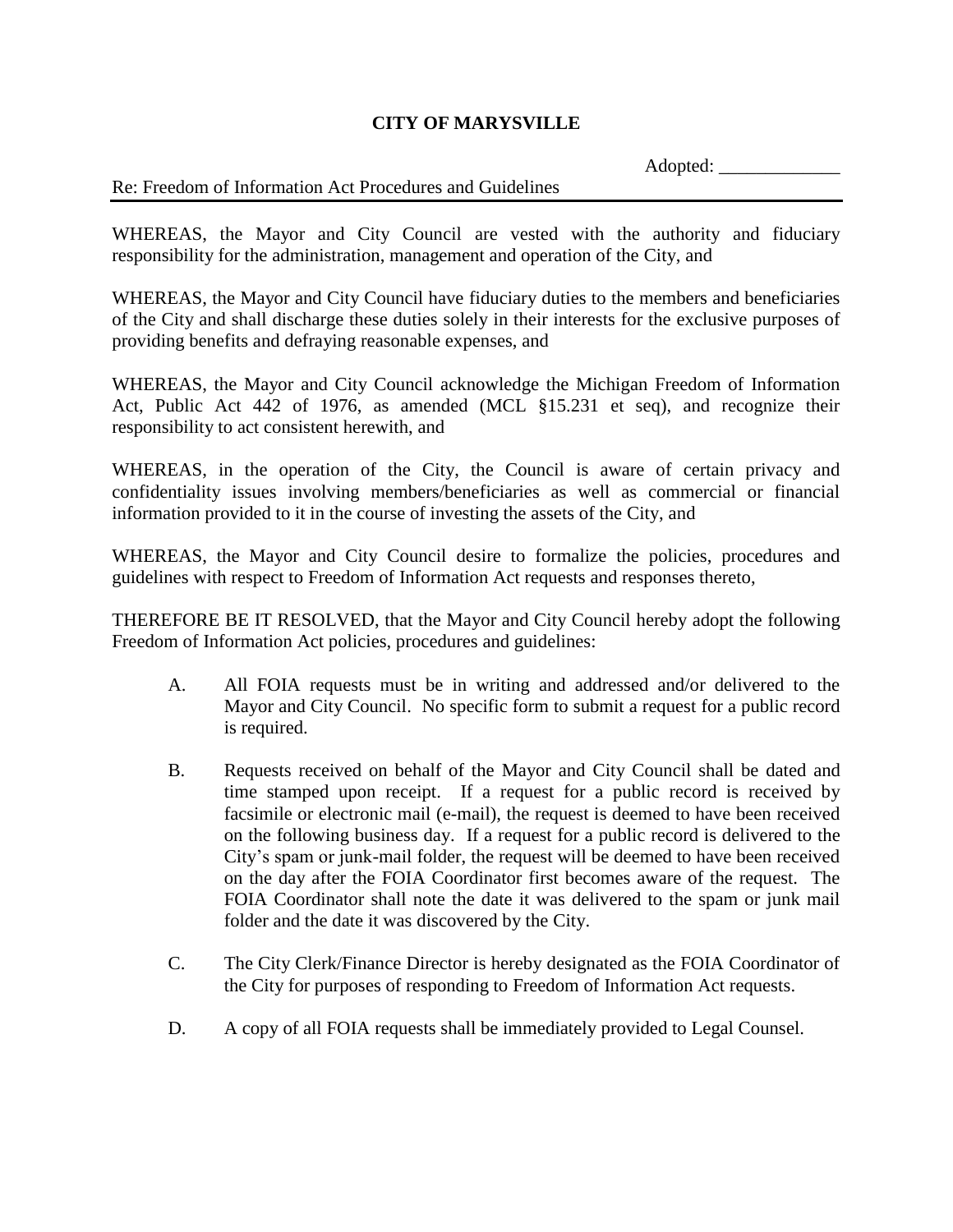- E. Legal Counsel shall promptly review all Freedom of Information Act requests received on behalf of the Mayor and City Council and coordinate the response thereto with the FOIA Coordinator.
- F. The FOIA Coordinator, after discussion with Legal Counsel, is designated as the person responsible for granting or denying Freedom of Information Act requests. The FOIA Coordinator will respond to a request in one of the following ways:
	- Grant the request.
	- Issue a written notice denying the request.
	- Grant the request in part and issue a written notice denying in part the request.
	- Issue a notice indicating that due to the nature of the request the FOIA Coordinator needs an additional 10 business days to respond to the request.
	- Issue a written notice indicating that the public record requested is available at no charge on the City's website.
- G. If the request is granted, or granted in part, the FOIA Coordinator will require that payment be made in full for the allowable fees associated with responding to the request before the public record is made available. The FOIA Coordinator shall provide a detailed itemization of the allowable cost incurred to process the request to the person making the request and also provide a non-binding, best efforts estimate of a time frame it will take the City to provide the records to the requester.
- H. If the request is denied or denied in part, the FOIA coordinator shall provide;
	- An explanation as to why a requested public record is exempt from disclosure; or
	- A certificate that the public record does not exist under the name given by the requester or by another name reasonably known to the City; or
	- An explanation of the public record or information within a public record that is separated or deleted from the public record; and
	- An explanation of the person's right to submit an appeal of the denial to the Mayor and City Council or seek judicial review in the St. Clair County Circuit Court;
	- An explanation of the right to receive attorneys' fees costs, and disbursements as well as actual or compensatory damages and punitive damages of \$1,000.00, should they prevail in Circuit Court.
	- The written notice of denial shall be signed by the FOIA Coordinator.
- I. The FOIA Coordinator and Legal Counsel shall promptly report to the Mayor and City Council all Freedom of Information Act requests and responses.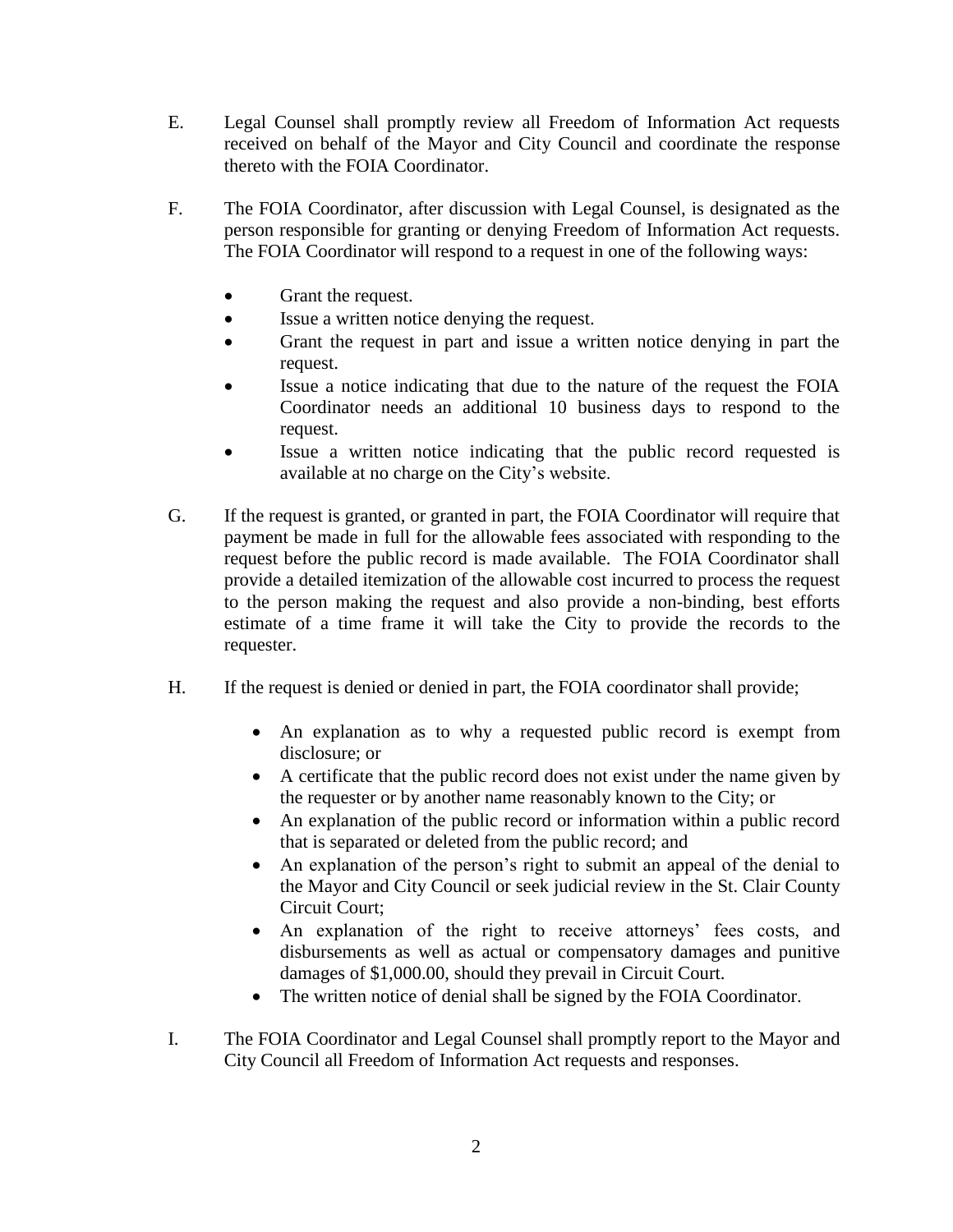J. The Mayor and City Council shall charge for the actual incremental cost of copying all public records or information sought by Freedom of Information Act requests, including the cost for copying, searching, reviewing, separating and duplicating with respect thereto, and postage for mailing such copies to requestors to the extent allowable under the Michigan Freedom of Information Act.

The Michigan FOIA statute permits the City to charge for the following costs associated with processing a request:

- Labor costs associated with copying or duplication, which includes making paper copies, making digital copies, or transferring digital public records to non-paper physical media or through the Internet.
- Labor cost associated with searching for, locating and examining a requested public record.
- Labor costs associated with a review of a record to separate and delete information exempt from disclosure.
- The costs of copying or duplication, not including labor, of paper copies of public records. This will include the cost for copies of records already on the City's website, if the City is asked to make copies.
- The cost of computer discs, computer tapes or other digital or similar media when the requester asks for records in non-paper physical media. This will include the cost for copies of records on the City's website if the person asks for the City to make copies.
- The cost to mail or send a public record to a requestor.

Labor costs will be calculated based on the following requirements:

- All labor costs will be estimated and charged in 15-minute increments, with all partial time increments rounded down. If the time involved is less than 15 minutes, there will be no charge.
- Labor costs will be charged at the hourly wage of the lowest-paid City employee capable of doing the work, regardless of who actually performs the work.
- Labor costs will also include a charge to cover or partially cover the cost of fringe benefits.
- The City will add up to 50% to the applicable labor charge amount to cover or partially cover the cost of fringe benefits, but in no case may it exceed the actual cost of fringe benefits.
- Overtime wages will not be included in the labor costs unless agreed to by the requestor; overtime costs will not be used to calculate the fringe benefit costs.
- Contracted labor costs will be charged at an hourly rate equal to six  $(6)$ times the state's minimum hourly wage (as of June 2015 this amount equals \$48.90).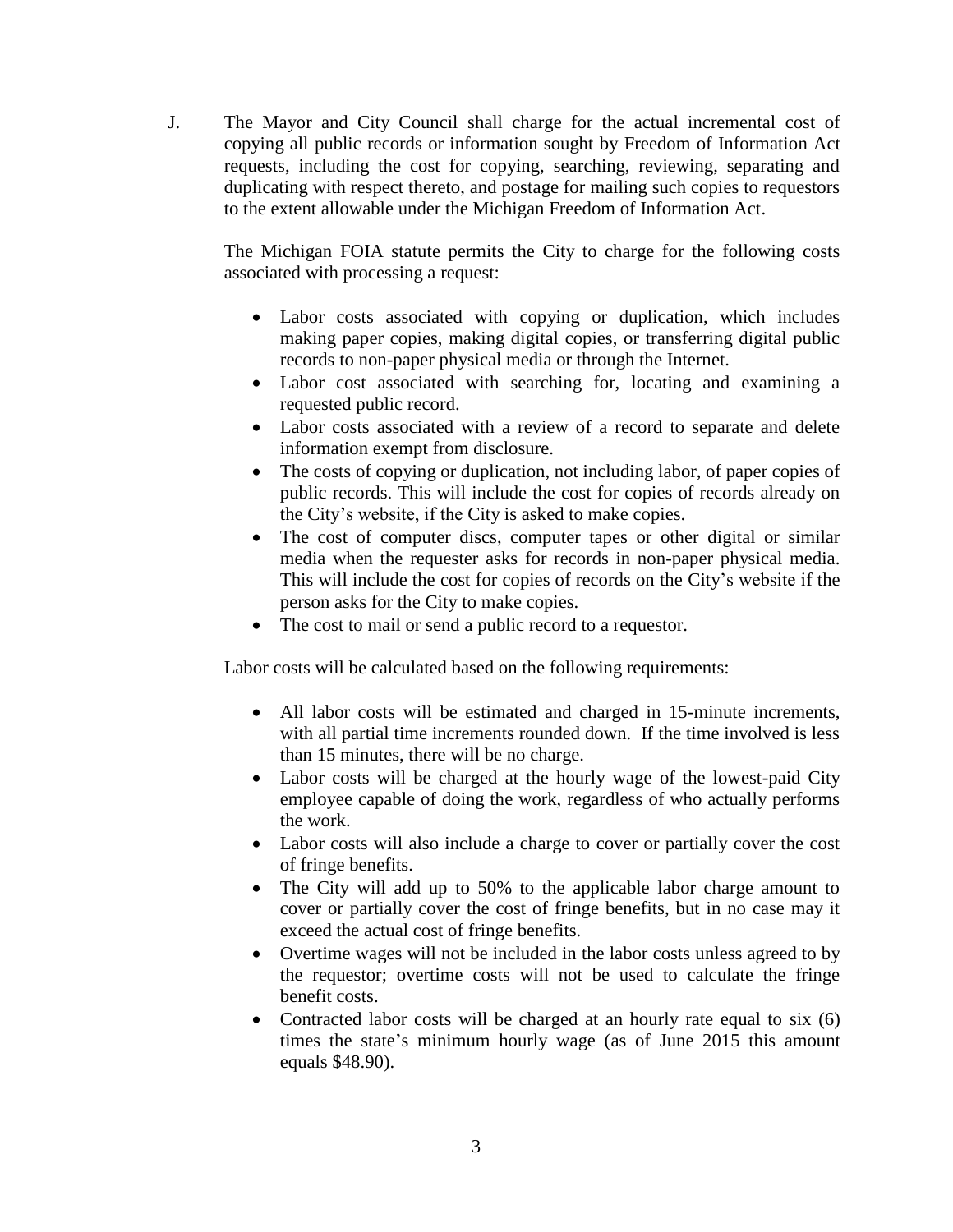Cost to provide non-paper physical media when requested will be based on the following requirements:

- Computer disks, computer tapes or other digital or similar media will be at the actual and most reasonable economical costs for the non-paper media.
- The costs will only be assessed if the City has the technological capability necessary to provide the public record in the requested format.

Cost to provide paper copies of records will be based on the following requirements:

- Paper copies of public records made on standard letter  $(8 \frac{1}{2} \text{ by } 11)$  or legal (8 ½ by 14) sized paper will not exceed \$0.10 per sheet of paper. Copies for non-standard sized sheets of paper will reflect the actual cost of reproduction.
- The City will provide records using double-sided printing if it is cost saving and available.

Cost to mail records will be based on the following requirements:

- The actual cost to mail public records. No cost will be made for expedited shipping or insurance unless specified by the requestor.
- K. If the FOIA Coordinator does not respond to a written request in a timely manner, the City must reduce the labor costs by 5% for each day the City exceeds the time permitted under FOIA up to a 50% maximum reduction, if the City's late response was willful and intentional, and the written request for records clearly identified that it was a FOIA request.
- L. The Mayor and City Council shall require a deposit of 1/2 the estimated cost thereof when the cost of any Freedom of Information Act request, based on a good-faith calculation, is estimated to exceed \$50.00.
- M. If the requester has not paid in full for a previously granted request, the Mayor and City Council will require a deposit of 100% of the estimated processing fee when all of the following conditions exist:
	- The final fee for the prior written request is not more than 105% of the estimated fee;
	- The public records made available contained the information sought in the prior written request and remain in the City's possession;
	- The public records were made available to the individual, subject to payment, within the time frame estimated by the City to provide the records;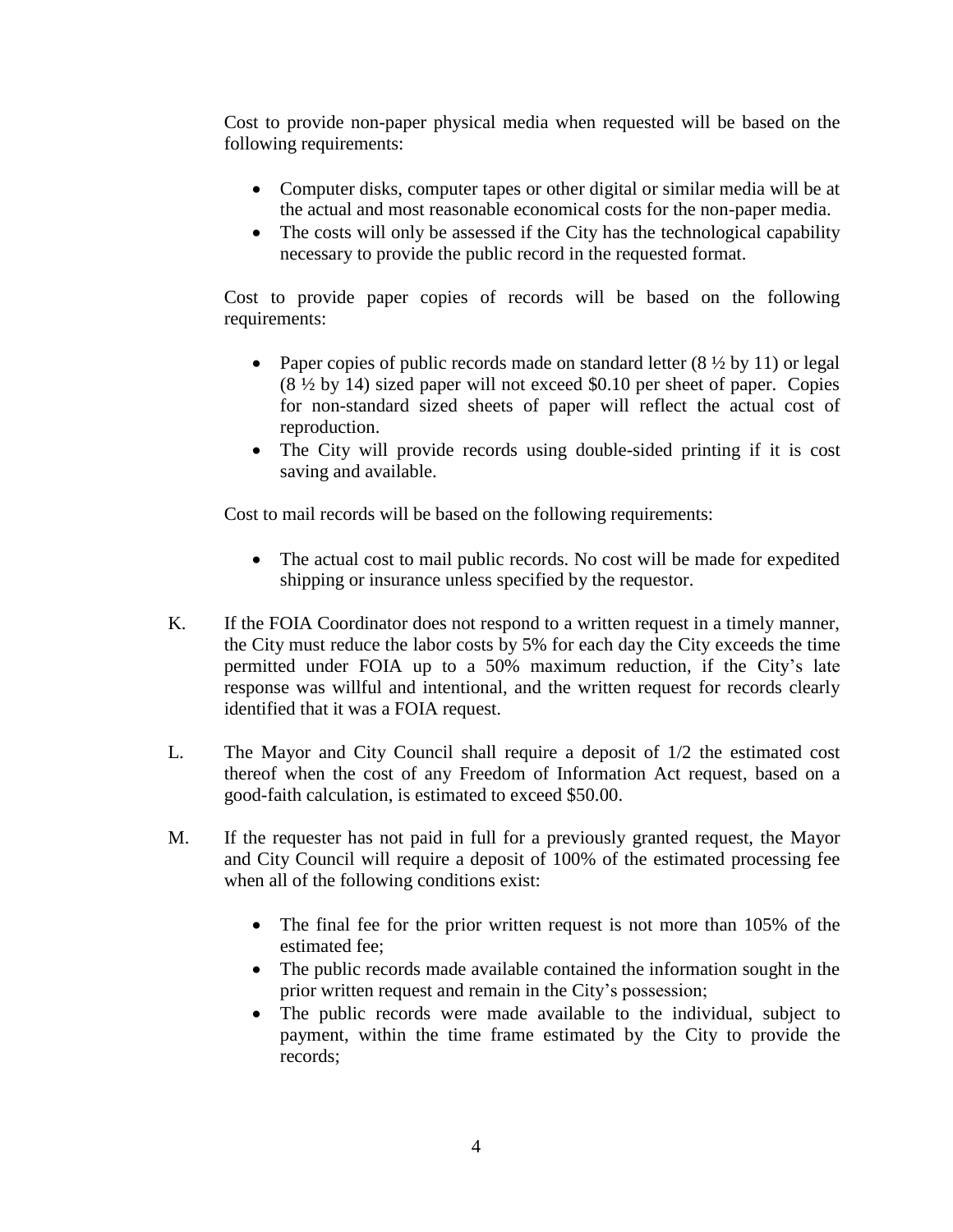- Ninety (90) days have passed since the FOIA Coordinator notified the individual in writing that the public records were available for pickup or mailing;
- The individual is unable to show proof of prior payment to the City; and
- The FOIA Coordinator has calculated a detailed itemization that is the basis for the current written request's increased estimated fee deposit.

The Mayor and City Council will not require an increased estimated fee deposit if any of the following apply:

- The person making the request is able to show proof of prior payment in full to the City;
- The City is subsequently paid in full for the prior written request; or
- 365 days have passed since the person made the request for which full payment was not remitted to the City.
- N. The cost of the search for and copying of a public record may be waived or reduced if the Mayor and City Council determine that a waiver or reduced fee is in the public interest because it can be considered as primarily benefitting the general public.

The FOIA Coordinator will discount the first \$20.00 of the processing fee for a request if the requestor submits an affidavit (sworn statement) stating that they are indigent and receiving specific public assistance, or if not receiving assistance, they state facts demonstrating an inability to pay because of indigence. An individual is not eligible to receive a waiver if the requestor has previously received discounted copies of public records from the City twice during the calendar year; or they are requesting information in connection with other persons who are offering or providing payment to make the request.

- O. City shall provide by appointment only, an opportunity to review public records or information to requestors of information whose Freedom of Information Act requests have been granted.
- P. The Mayor and City Council shall grant promises of confidentiality in writing for trade secrets or commercial or financial information provided to it as allowed by applicable law to those providing such information, and that such information not be disclosed in response to any Freedom of Information Act requests.
- Q. When the Council determines that the privacy interest of members or beneficiaries outweighs the public's right to information, such information shall not be disclosed in response to Freedom of Information Act requests.
- R. A requestor may appeal the denial of a public record to the Mayor and City Council by filing an appeal at the office of the FOIA Coordinator. The appeal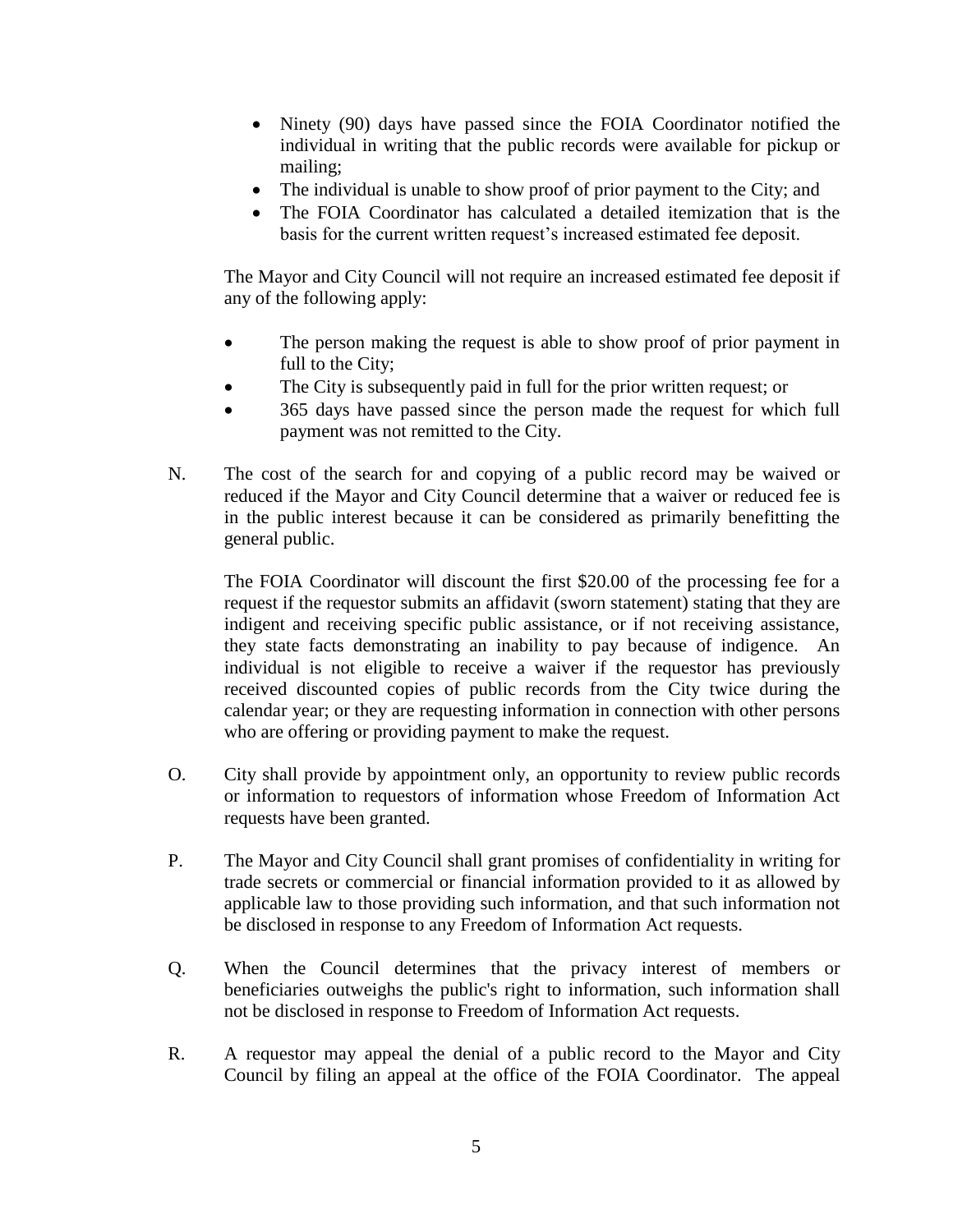must be in writing, specifically state the word "appeal" and identify the reason or reasons the requestor is seeking a reversal of the denial.

The Mayor and City Council will be deemed to have received the written appeal on its first regularly scheduled meeting following the submission of the appeal. Within 10 business days following receipt of the appeal the Mayor and City Council shall respond in writing by:

- Reversing the disclosure denial;
- Upholding the denial:
- Reverse the disclosure denial in part and uphold the denial in part; or
- Under unusual circumstances, issue a notice extending for not more than 10 business days the period during which the City shall respond to the appeal.

If the Mayor and City Council fail to respond to a written appeal, or if it upholds the disclosure denial, the requestor may seek judicial review by commencing a civil action in Circuit Court. Regardless of whether or not a requestor files an appeal with the Mayor and City Council, he or she may file a civil action in St. Clair County Circuit Court within 180 days after the City's final determination to deny the request.

If the requestor prevails in such an action, the court shall award reasonable attorneys' fees, costs and disbursements. If the City prevails the court may award reasonable attorneys' fees, costs and disbursements. If the court determines that the City has arbitrarily and capriciously violated this act by refusal or delay in disclosing or providing copies of a public record, the court shall order the City to pay a civil fine of \$1,000.00 which shall be deposited into the general fund of the state treasury. The court shall award, in addition to any actual or compensatory damages, punitive damages in the amount of \$1,000.00 to the requestor.

S. If a requestor believes that the fee charged by the City to process a FOIA request exceeds the amount permitted by state law or under this policy, he or she must first appeal to the Mayor and City Council by submitting a written appeal for a fee reduction to the office of the FOIA Coordinator. The appeal must be in writing, specifically state the word "appeal" and identify how the required fee exceeds the amount permitted.

The Mayor and City Council will be deemed to have received the written appeal to reduce the fee on its first regularly scheduled meeting following the submission of the appeal. Within 10 business days following receipt of the appeal the Mayor and City Council shall respond in writing by:

- Waiving the fee;
- Reducing the fee and issue a written determination supporting the remaining fee;